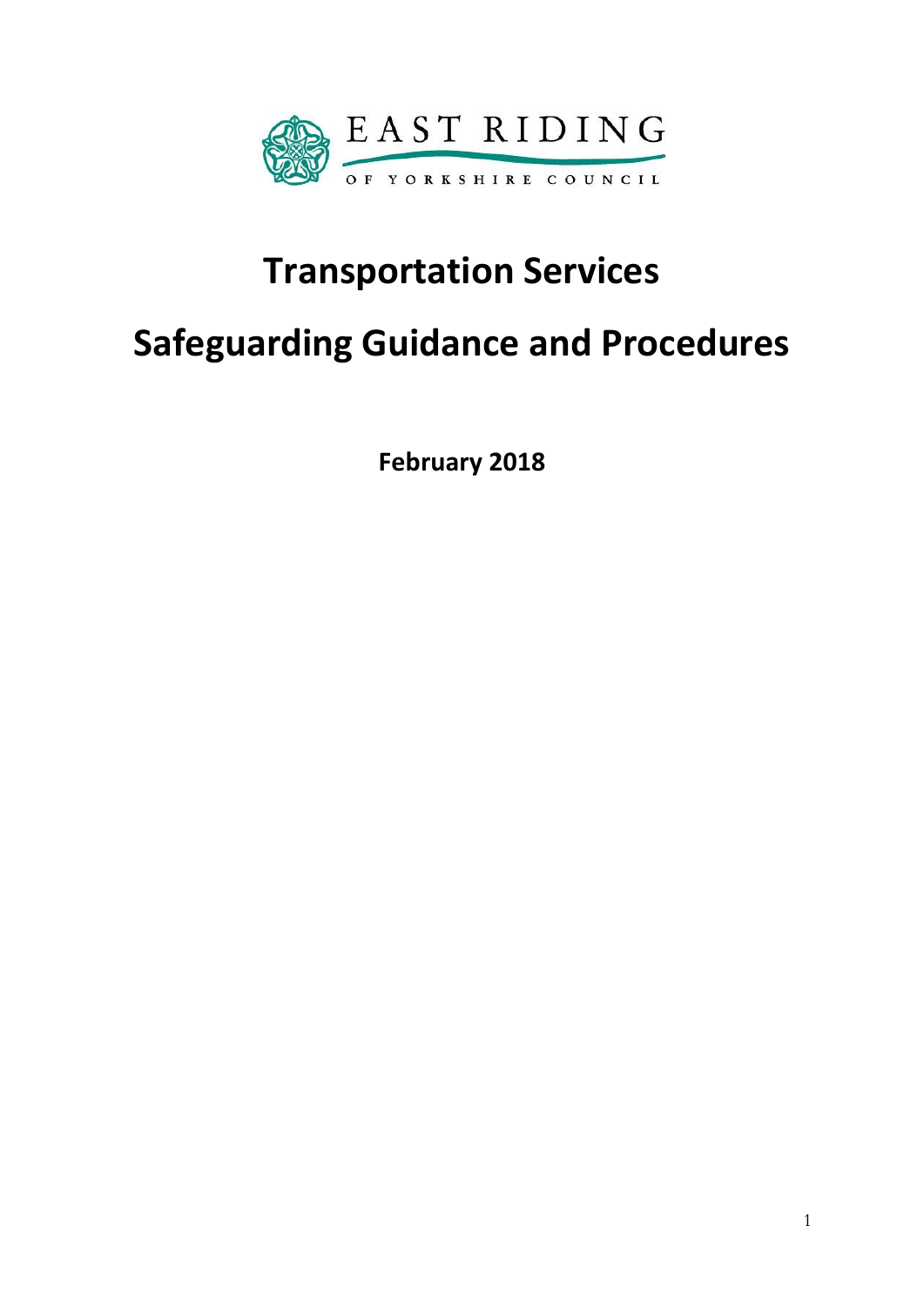# **Contents**

| 1. Introduction                                                  | 3  |
|------------------------------------------------------------------|----|
| 2. The Importance of Ensuring Appropriate Safeguarding           | 3  |
| 3. Disclosure and Barring Service                                | 5  |
| 4. Other Disclosures                                             | 6  |
| 5. Risk Assessment Process                                       | 7  |
| 6. Appeal Process                                                | 8  |
| 7. Appendix One - Guiding Principles for Offences                | 9  |
| 8. Appendix Two – The Role of the Driver and Passenger Assistant | 13 |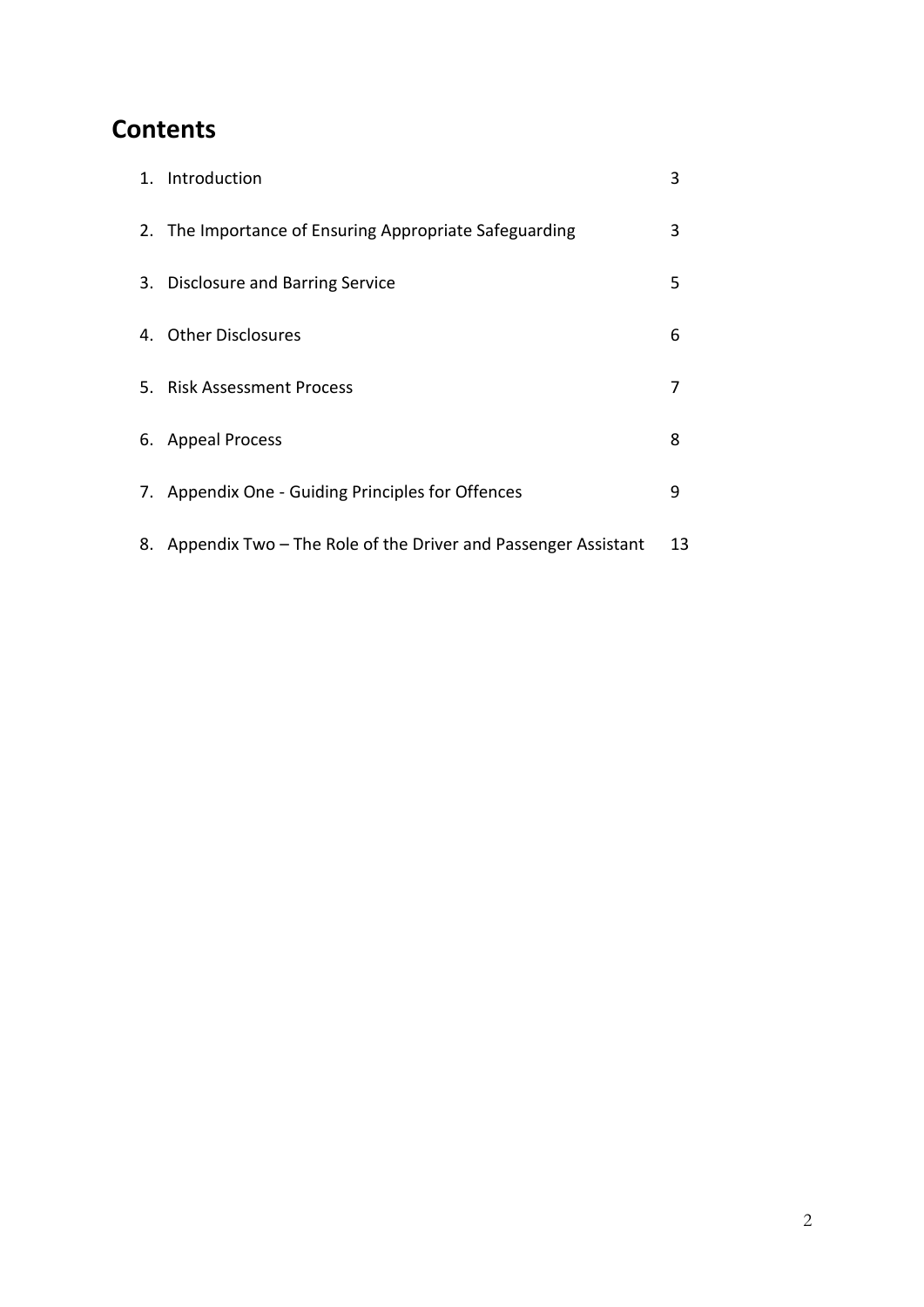#### **1. Introduction**

- 1.1 This guidance outlines the East Riding of Yorkshire Council's Transportation Services approach to ensuring transport provided for children (including those with Special Educational Needs), vulnerable adults and older people is as safe as possible. It provides a framework to support staff and external contractors providing transport to ensure they meet their safeguarding duties. It also outlines what people using transport arranged through the Transportation Services (our passengers) and their relatives or representatives can expect from the Transportation Services in relation to transport safeguarding.
- 1.2 This guidance is based on appropriate legislation and Government guidance, including the Department for Education's Home to School Transport Statutory Guidance. It reflects the procedures adopted by the East Riding Safeguarding Children and Adults Boards and guidance issued by the Disclosure and Barring Services (DBS).
- 1.3 Councils have a duty to provide transport for children (including those with Special Educational Needs), vulnerable adults and older people who meet the appropriate criteria to enable them to access statutory services and/or discretionary services where this exists. This duty includes the provision of transport to and from schools or educational placements, respite and day centres and other activities provided under the Council's statutory responsibilities.
- 1.4 This document outlines the safeguarding requirements Transportation Services expects its staff and partner agencies to meet and provides a statement of principles for use by those providing transport to develop and ensure the effectiveness of their safeguarding arrangements. It also describes the outcomes desired from the application of appropriate safeguarding procedures. To assist staff and partner agencies Transportation Services has produced the Role of the Driver and Passenger Assistant card (See Appendix Two).

## **2. The Importance of Ensuring Appropriate Safeguarding**

2.1 The importance of multi-agency partnerships in ensuring that children and vulnerable adults are kept safe is fully recognised by the East Riding of Yorkshire Council. The Council is committed to this approach to safeguarding and expects all others involved in the provision of contracted transport services, arranged by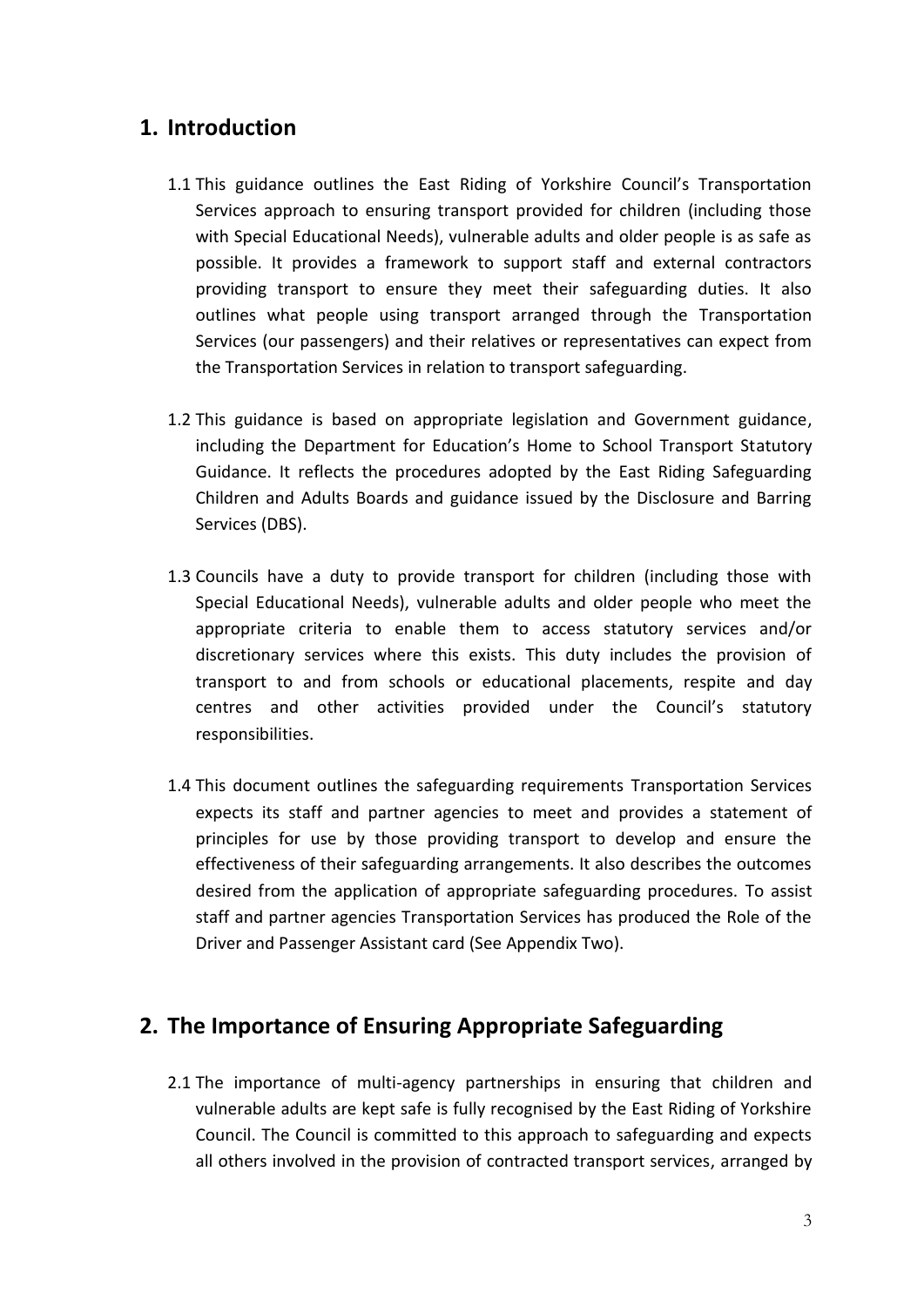Transportation Services to adopt a similar ethos. The Council has a Local Authority Designated Officer (LADO) to be involved in the management and oversight of allegations against people that work with children. The LADO will advise the designated managers in Transportation Services in respect of allegations against those who work with children.

- 2.2 The duties of local authorities in respect of safeguarding children are significant. Councils have statutory functions defined in the Children Act 1989 and the Children Act 2004 which include specific duties in respect of children experiencing need or suffering or likely to suffer serious harm. Other local agencies such as the police also have a duty under these Acts to consider the need to safeguard and promote children's welfare in the course of carrying out their functions. In respect of vulnerable adults the Care Act 2014 places duties on local authorities to:
	- Make enquiries, or cause others to do so, if it believes an adult is experiencing, or is at risk of abuse or neglect. An enquiry should establish whether any action needs to be taken to prevent or stop abuse or neglect and if so by whom.
	- Set up a Safeguarding Adults Board (SAB).
	- Arrange where appropriate for an independent advocate to represent and support an adult who is the subject of a safeguarding enquiry or Safeguarding Adult Review (SAR) where the adult has "substantial difficulty" in being involved in the process and where there is no other suitable person to represent and support them.
	- Co-operate with each of its relevant partners, as set out in Section 6 of the Care Act 2015 in order to protect the adult. In their turn each relevant partner must also co-operate with the local authority.
- 2.3 Everyone has a right to be transported safely and when transportation is arranged by Transportation Services it is fully committed to ensuring an efficient and effective service. All those involved in organising, contracting and delivering this provision needs to understand this expectation and this will require active communication and monitoring of all aspects of Transportation Services provision, including close co-operation with licensing authorities within and external to the Council.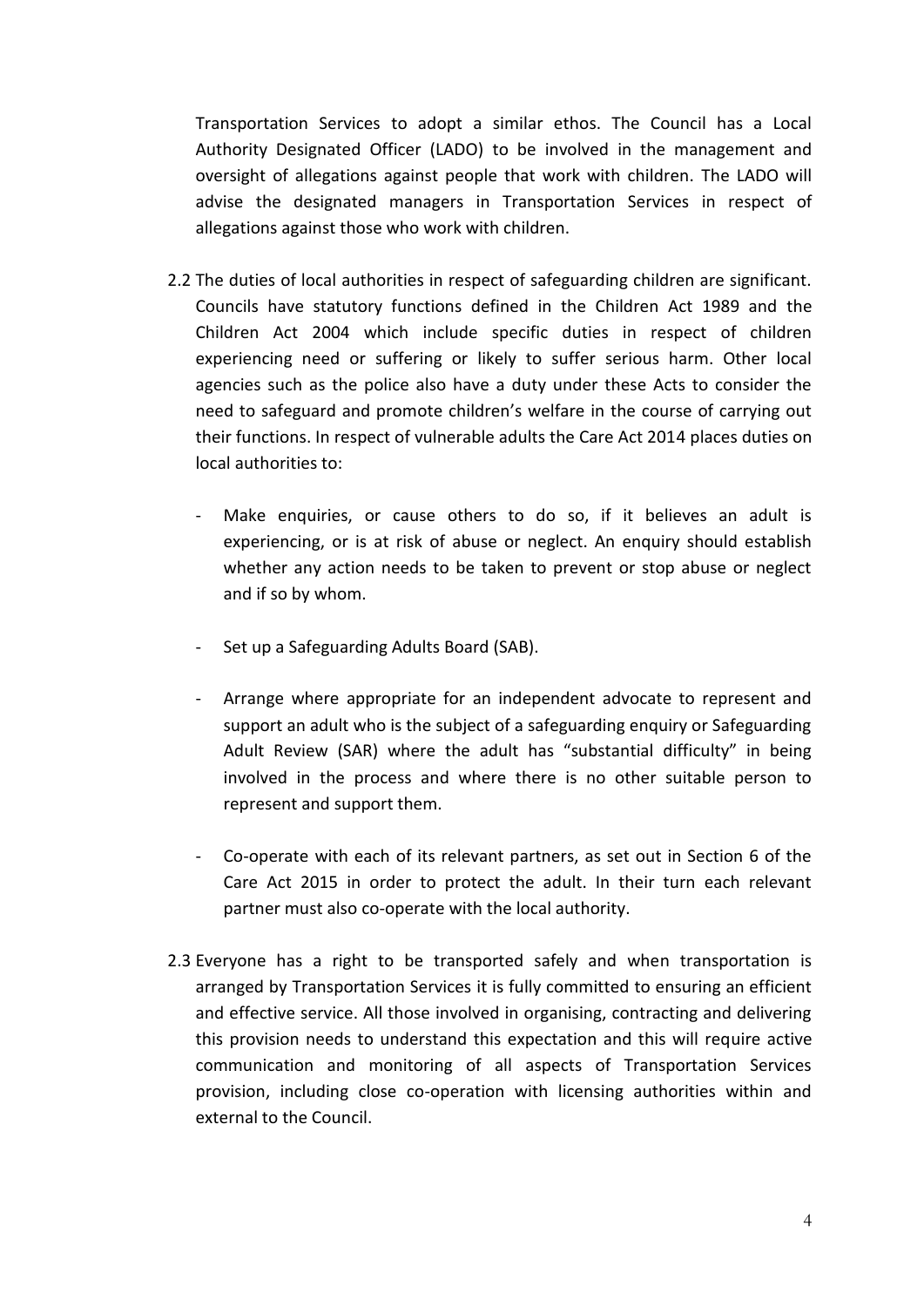- 2.4 There are three operational areas for which Transportation Services is responsible and where this guidance and procedures are critical to ensure operational compliance:
	- Internal Fleet Transport.
	- External Contracted Transport, through the Passenger Transportation Buses Dynamic Purchasing System (DPS) delivered by Passenger Carrying Vehicle (PCV) Licenced Operators and Community Transport (CT) operators using Section 19 or 22 permit operation.
	- External Contracted Transport, through the Passenger Transportation Taxis DPS delivered by Hackney Carriage or Private Hire Vehicles.

The process adopted for each operational area will be broadly similar to ensure the principals of safeguarding are maintained.

2.5 All drivers must have undertaken a Safeguarding/Child Sexual Exploitation course recognised and approved by the Council. If a contractor wishes to undertake their own training of staff then any course must first be approved by the Council. This training will be valid for 3 years, after which a further course of training will be required.

## **3. Disclosure and Barring Service**

3.1 All drivers and passenger assistants undertaking work for Transportation Services will be subject to an enhanced Disclosure and Barring Service (DBS) check. The requirements are as follows:

| Requirement                                                                                         | Internal<br>Fleet<br>Transport | External<br>Contracted<br>Transport<br>(PCV) | External<br>Contracted<br>Transport<br>(CT) | External<br>Contracted<br>Transport<br>Hackney Carriage<br>or Private Hire |
|-----------------------------------------------------------------------------------------------------|--------------------------------|----------------------------------------------|---------------------------------------------|----------------------------------------------------------------------------|
| <b>Enhanced DBS Check</b>                                                                           |                                |                                              |                                             |                                                                            |
| <b>DBS</b><br>Checked<br>against<br>Children's Barring List                                         |                                |                                              |                                             |                                                                            |
| Checked<br>DBS<br>against<br>Adult's Barring List                                                   |                                |                                              |                                             |                                                                            |
| Subscribe<br>and<br>to<br>maintain at all times on-<br>line DBS Update Service                      |                                |                                              |                                             |                                                                            |
| Council<br>Consent<br>to<br>checks<br>carrying<br>out<br><b>DBS</b><br>Update<br>against<br>Service |                                |                                              |                                             |                                                                            |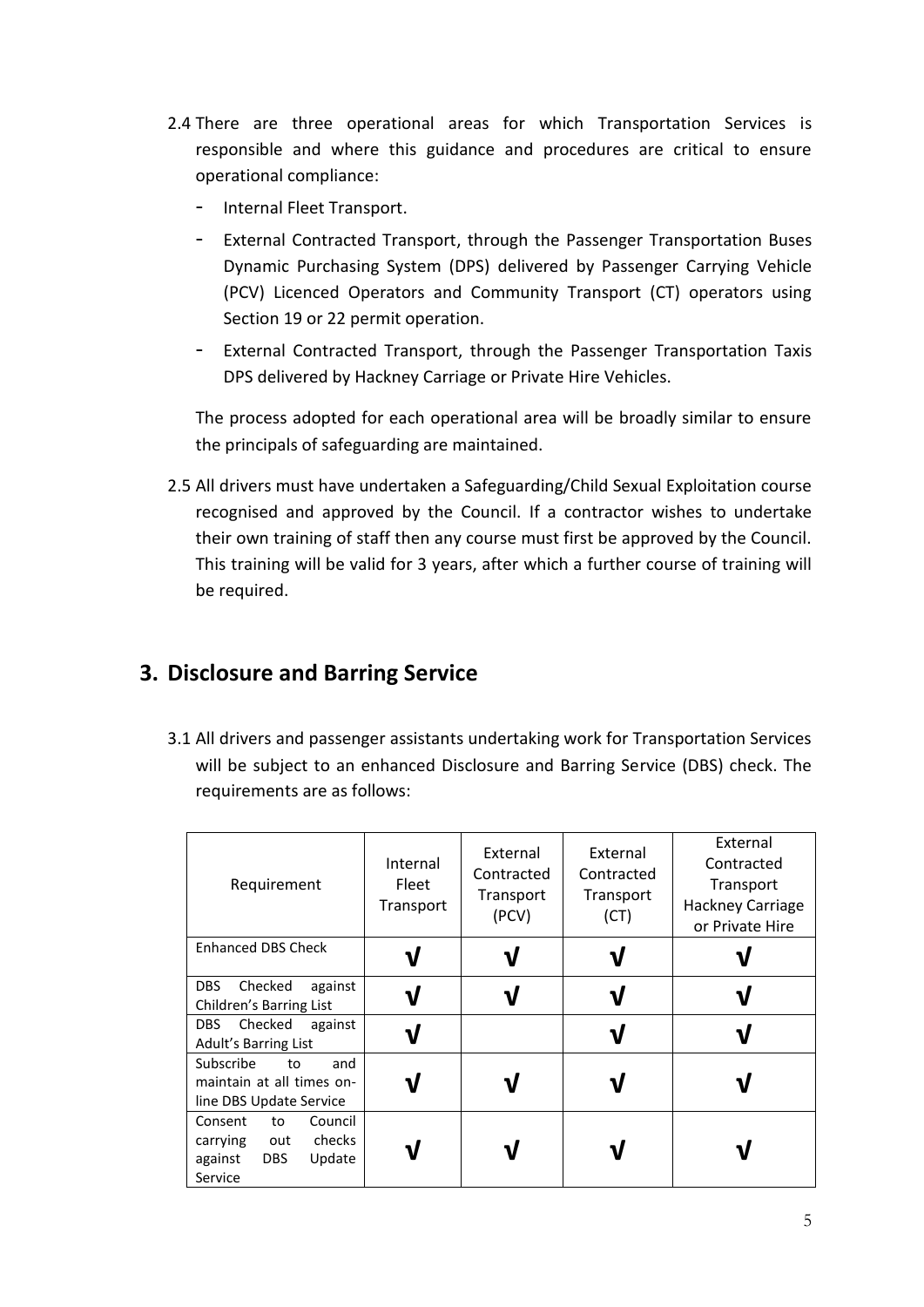- 3.2 Where any DBS check indicates a conviction or caution then the individual will be subject to the Risk Assessment Process (see Section 5) to assess their suitability to undertake Transportation Services contracts. Appendix One provides information on the Guiding Principles for Offences.
- 3.3 Where a contractor is made aware that an individual is arrested for an offence or receives a conviction or caution they must immediately inform the Supervising Officer. The Supervising Officer will determine if there is a requirement to remove or suspend any individual from undertaking Transportation Services contracts and to undertake the Risk Assessment Process.
- 3.4 Where a removal or suspension is considered appropriate by the Supervising Officer the contractor will be notified by telephone and the removal or suspension will be confirmed in writing.

#### **4. Other Disclosures**

- 4.1 If Transportation Services are in receipt of a disclosure or any other information from another agency (i.e. Licensing/LADO/Police) which causes concerns for the safety of the public the Supervising Officer will remove or suspend any individual from undertaking Transportation Services contracts. The Supervising Officer will undertake the Risk Assessment Process to assess the individual's suitability to resume Transportation Services contracts.
- 4.2 Where a removal or suspension is considered appropriate by the Supervising Officer the contractor will be notified by telephone and the removal or suspension will be confirmed in writing.
- 4.3 It is recognised that this can be stressful for both the individual and contractor and Transportation Services will seek a resolution as quickly as possible. However investigations can be outside the direct control of Transportation Services. Contractors can request an update on the investigation from Transportation Services.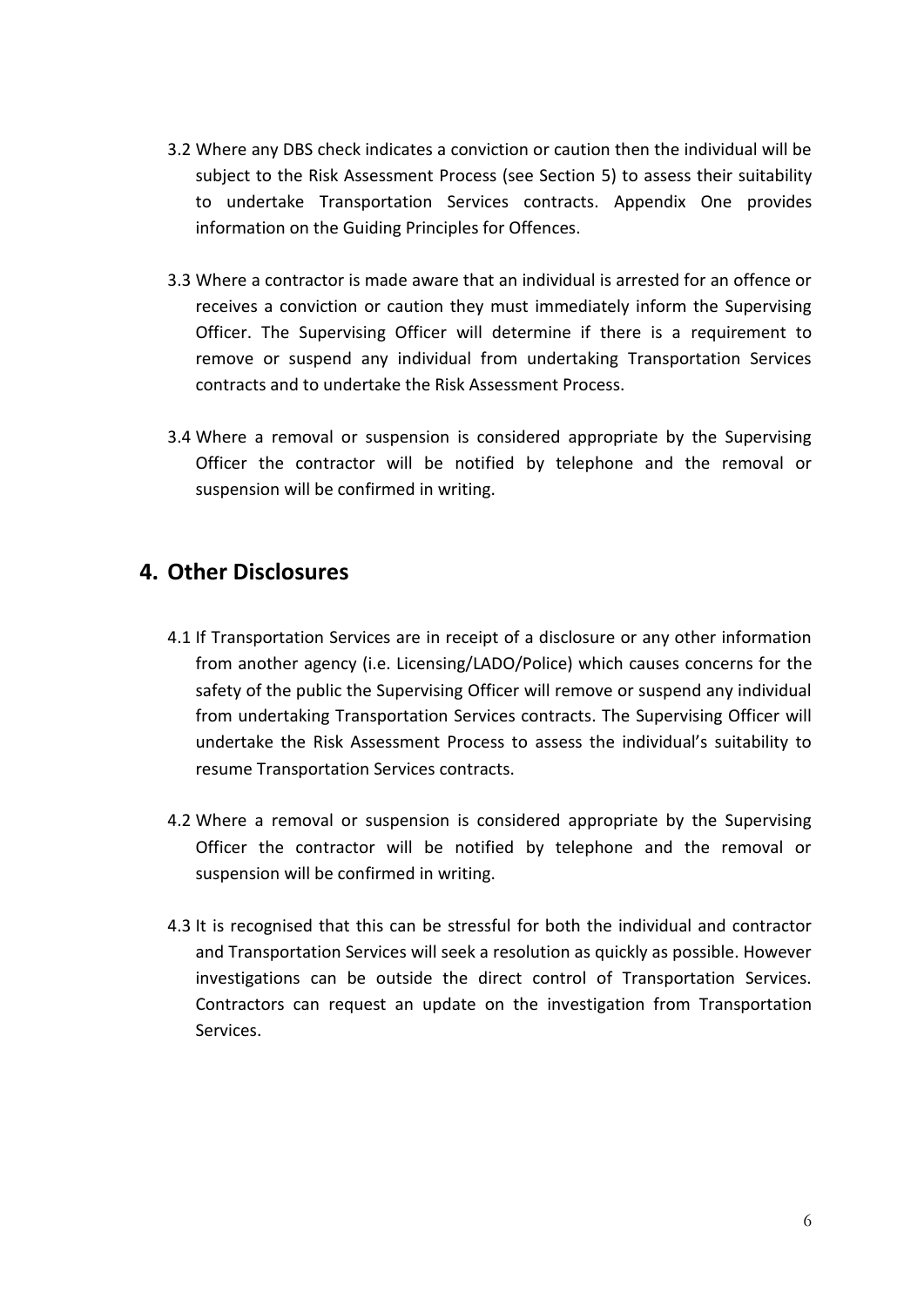#### **5. Risk Assessment Process**

- 5.1 The Risk Assessment Process will take place where the Supervising Officer is made aware of any conviction or caution on an individual's DBS check or where other information or intelligence is received from another agency which causes concerns for the safety of the public.
- 5.2 The Risk Assessment Process will only assess an individual's suitability to undertake East Riding of Yorkshire Council, Transportation Services contracts and will not assess that individual's suitability to work for any company.
- 5.3 The individual will be invited to a meeting with two Senior Managers from Transportation Services or the Council's Licensing Team (if the driver/operator is licenced by the Council). The individual can have another person of their invitation present at the meeting. The purpose of this meeting is for the individual to assist the investigation by confirming information on the DBS certificate or disclosure of information or intelligence, their mitigation and for those interviewing to consider the information being shared by the individual and its reliability, investigate matters ensuring follow up on issued raised during the interview.
- 5.4 Interviewees must bring with them their current DBS certificate.
- 5.5 Transportation Services will use other records and information available when determining the suitability of individual's to be deemed safe and suitable to undertake Transportation Services contracts. This may include information held by Transportation Services, Licensing Services, the Council or other authorities.
- 5.6 Once the investigation has gathered the information to make a decision this will be collated into a Safeguarding Risk Assessment and a recommendation with full reasons will be made by the assessing officers to the Head of Housing, Transportation and Public Protection. Advice will be sought from the colleagues within the Safeguarding Teams, Licensing Manager or Human Resources as relevant to the case. A final decision on suitability with reasons will then be made by the Head of Housing, Transportation and Public Protection.
- 5.7 Once a final decision has been made Transportation Services will contact the individual in writing to confirm the decision. This will usually be via the operator, but where an individual provides a contact address then direct contact will be made. If a suspension is necessary the reason the individual has been suspended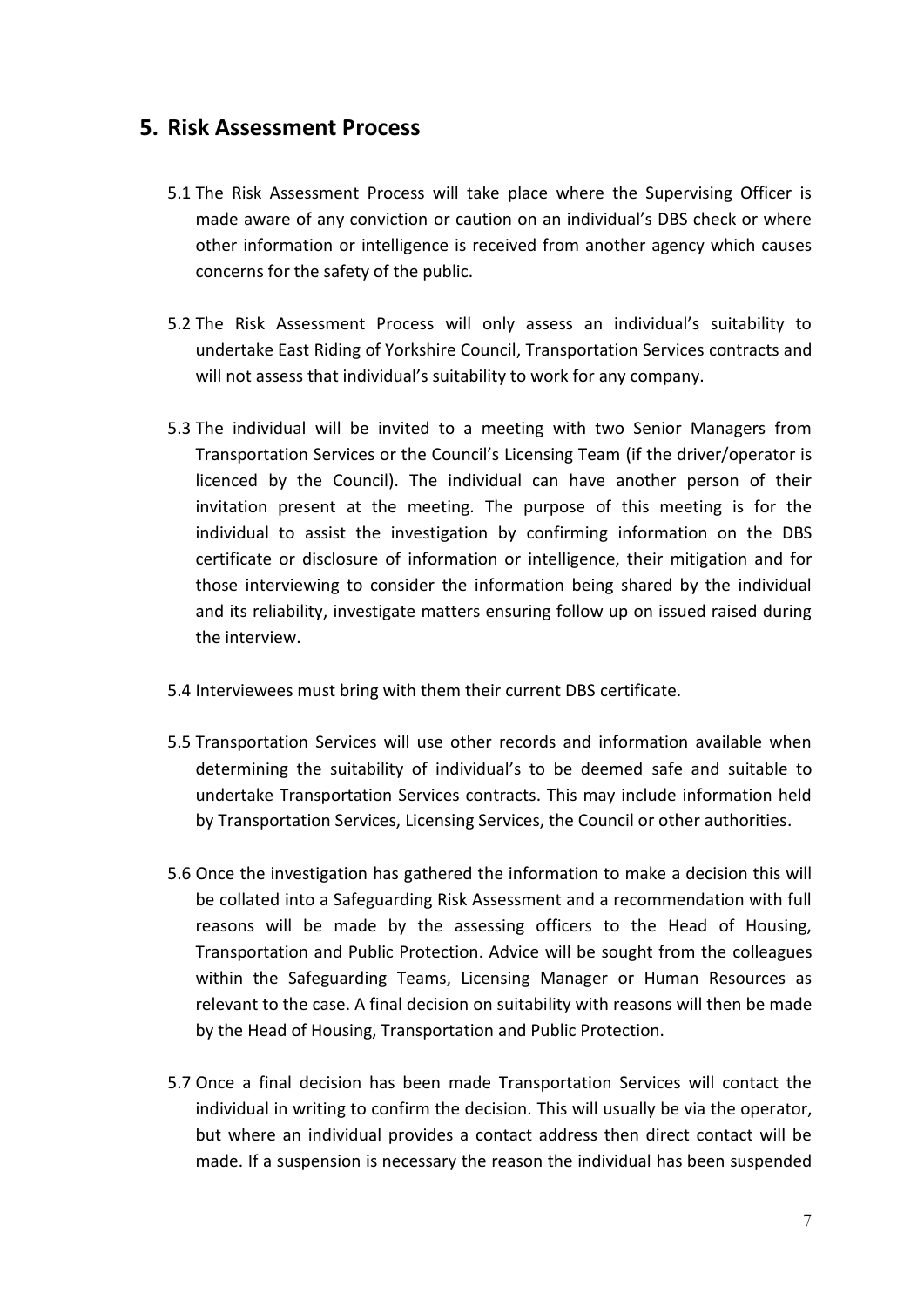and the length of suspension will be made clear. If an individual is deemed not safe and suitable the reason will be made clear to the individual. The appeal process will also be explained in writing. Transportation Services will also provide the Licensing Team with a signed copy of the Safeguarding Risk Assessment.

5.8 Once a suspension period has lapsed an individual will be able to reapply to be considered a safe and suitable driver and this will be dealt with through the Risk Assessment Process.

### **6. Appeal Process**

6.1 Appeals by an individual who has been suspended or deemed not safe and suitable to undertake East Riding of Yorkshire Council contracts must be made within 10 working days of the notification of the decision in writing under Confidential cover to:

Director of Environment and Neighbourhood Services East Riding of Yorkshire Council County Hall Cross Street Beverley East Riding of Yorkshire HU17 9BA

The applicant must state how this process has been misapplied and provide any supporting information with their appeal.

6.2 The decision of the Director of Environment and Neighbourhood Services will be final.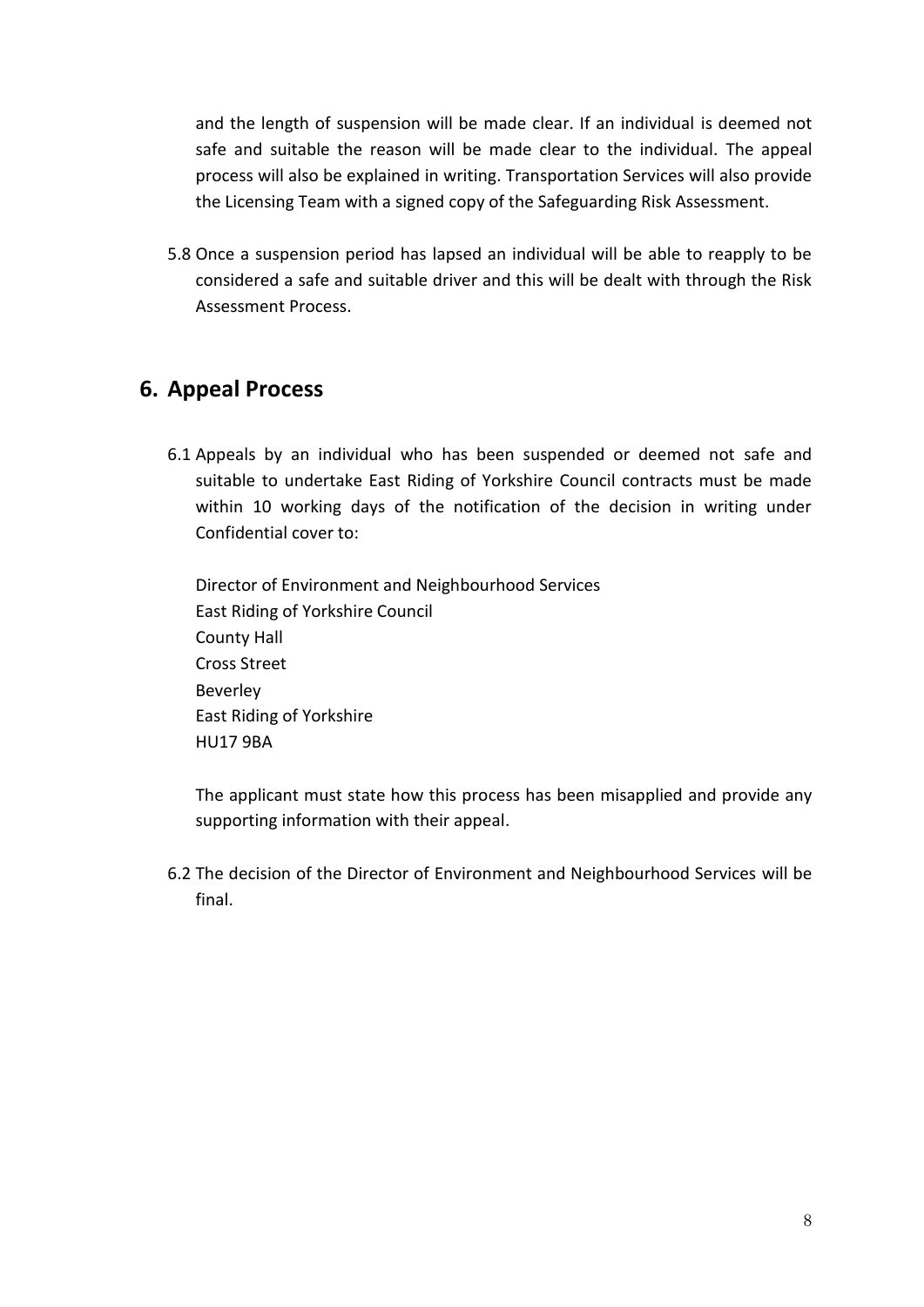## **Appendix One**

## **Guiding Principles for Offences**

All staff carrying out contracts on behalf of Transportation Services must be assessed and confirmed as "safe and suitable" to do so. When considering whether a person is safe and suitable the following factors will be considered:

- The seriousness of any allegations, intelligence, offences or any other matter revealed
- The class/nature of the offences or allegations
- The age of the offence or allegation
- The age of the person at the time of the offence or allegation
- Whether the disclosure reveals a pattern of behaviour
- Whether the individual was honest in the information provided and shows remorse
- Mitigation offered on the matter
- Whether the applicant's circumstances have changed since the offending behaviour or other relevant matters
- Any character reference provided by the applicant's employer or previous employer
- Any other information that is deemed appropriate for consideration in determining whether a person is "safe and suitable"

Each application will be considered on its own merits and the table below is provided for guidance only and is not exhaustive.

| Offence                        | <b>Guiding Principles</b>                                                                                                                                                                                                                                                                                                                                                 |
|--------------------------------|---------------------------------------------------------------------------------------------------------------------------------------------------------------------------------------------------------------------------------------------------------------------------------------------------------------------------------------------------------------------------|
| <b>Minor Motoring Offences</b> | Convictions for minor motoring offences will not<br>normally prevent an individual being deemed "safe<br>and suitable". Examples of minor motoring offences<br>being obstruction, waiting in a restricted street and<br>speeding (less than 5mph over speed limit).                                                                                                       |
|                                | Multiple occurrences of similar current offences,<br>however could lead to the issue of a warning as to<br>future driving standards.                                                                                                                                                                                                                                      |
|                                | If sufficient penalty points have been accrued to<br>require a period of disqualification of the driver's<br>driving licence then approved driver status may be<br>granted after restoration of the driver's driving<br>licence and following the risk assessment process,<br>but only after a period of 5 years has elapsed since<br>the expiry of the disqualification. |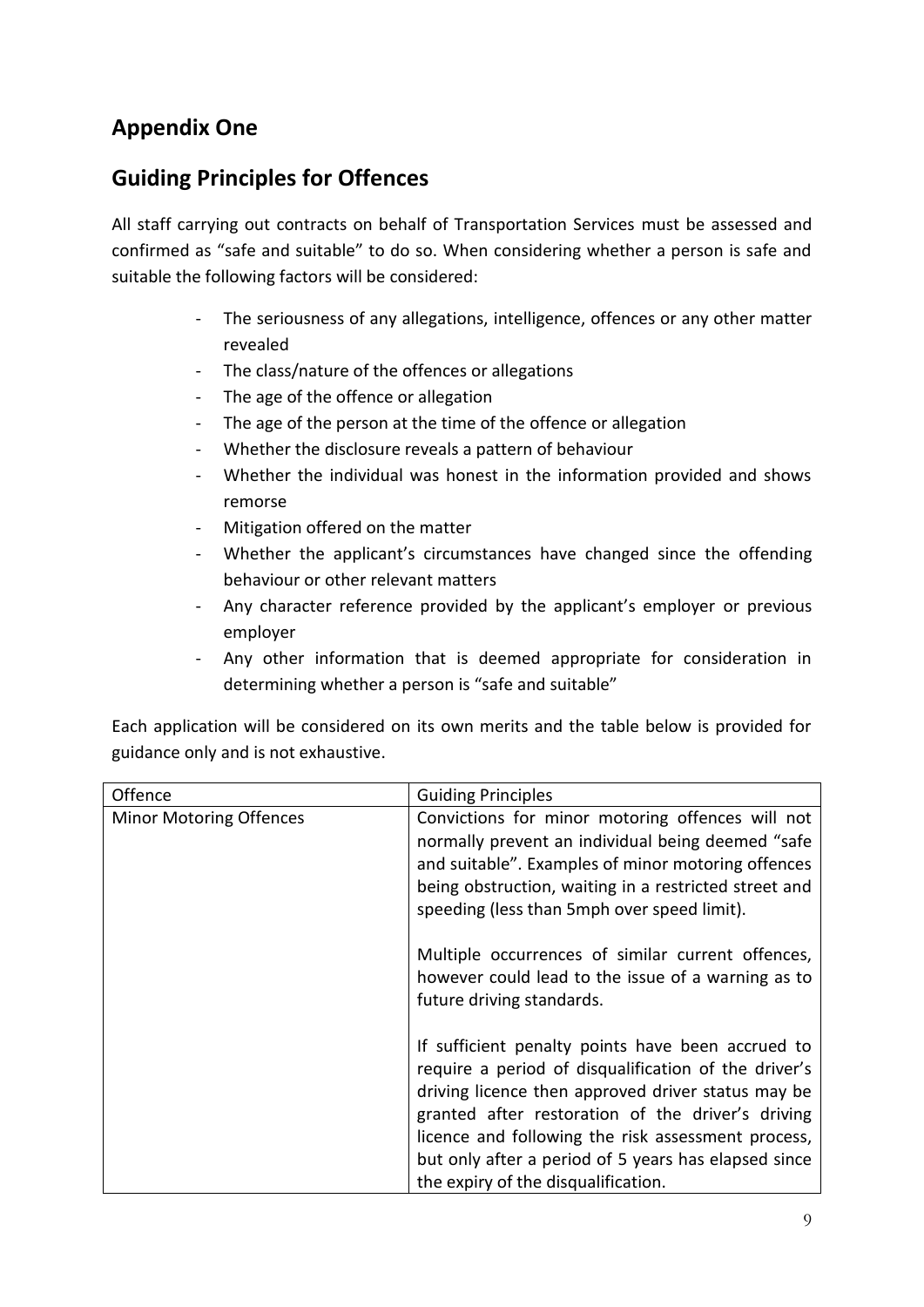|                                  | If any offence takes place whilst undertaking<br>contract work for Transportation Services the risk<br>assessment process will be entered into and the<br>driver could be suspended pending the outcome of<br>the risk assessment process.                                                                                                                                                                                               |
|----------------------------------|------------------------------------------------------------------------------------------------------------------------------------------------------------------------------------------------------------------------------------------------------------------------------------------------------------------------------------------------------------------------------------------------------------------------------------------|
|                                  | Where an individual fails to declare one or more<br>offences and where such offences are subsequently<br>discovered the individual may be suspended and<br>the risk assessment process will be followed.                                                                                                                                                                                                                                 |
| <b>Major Motoring Offences</b>   | A conviction for reckless driving, driving without<br>due care and attention or no valid insurance will<br>result in the driver's immediate suspension and the<br>risk assessment process will be followed.                                                                                                                                                                                                                              |
|                                  | More than one conviction for this type of offence<br>within the last 5 years will normally merit refusal to<br>becoming<br>approved driver.<br>No<br>further<br>an<br>application would then be considered until a period<br>of 10 years free from driving offences.                                                                                                                                                                     |
|                                  | A conviction for causing death by careless or<br>dangerous driving will result in immediate removal<br>of approved driver status. No further application<br>would then be considered.                                                                                                                                                                                                                                                    |
| Drunkenness With a Motor Vehicle | A serious view will be taken of convictions for<br>driving or being in charge of a vehicle whilst under<br>the influence of drink or drugs and/or failure to<br>provide a specimen.                                                                                                                                                                                                                                                      |
|                                  | A conviction will result in the driver's suspension<br>and the risk assessment process will be followed.                                                                                                                                                                                                                                                                                                                                 |
|                                  | A conviction for this type of offence will normally<br>merit refusal to becoming an approved driver. No<br>further application would then be considered until<br>a period of 10 years from the date of conviction.                                                                                                                                                                                                                       |
|                                  | If there is any suggestion that the driver is an<br>alcoholic or has had alcohol dependency in the last<br>10 years, a specialist medical examination will be<br>arranged by the Council at the applicant's expense<br>to determine suitability. If the applicant is found to<br>be an alcoholic or have had alcohol dependency no<br>further application would then be considered until<br>a period of 10 years from the date of formal |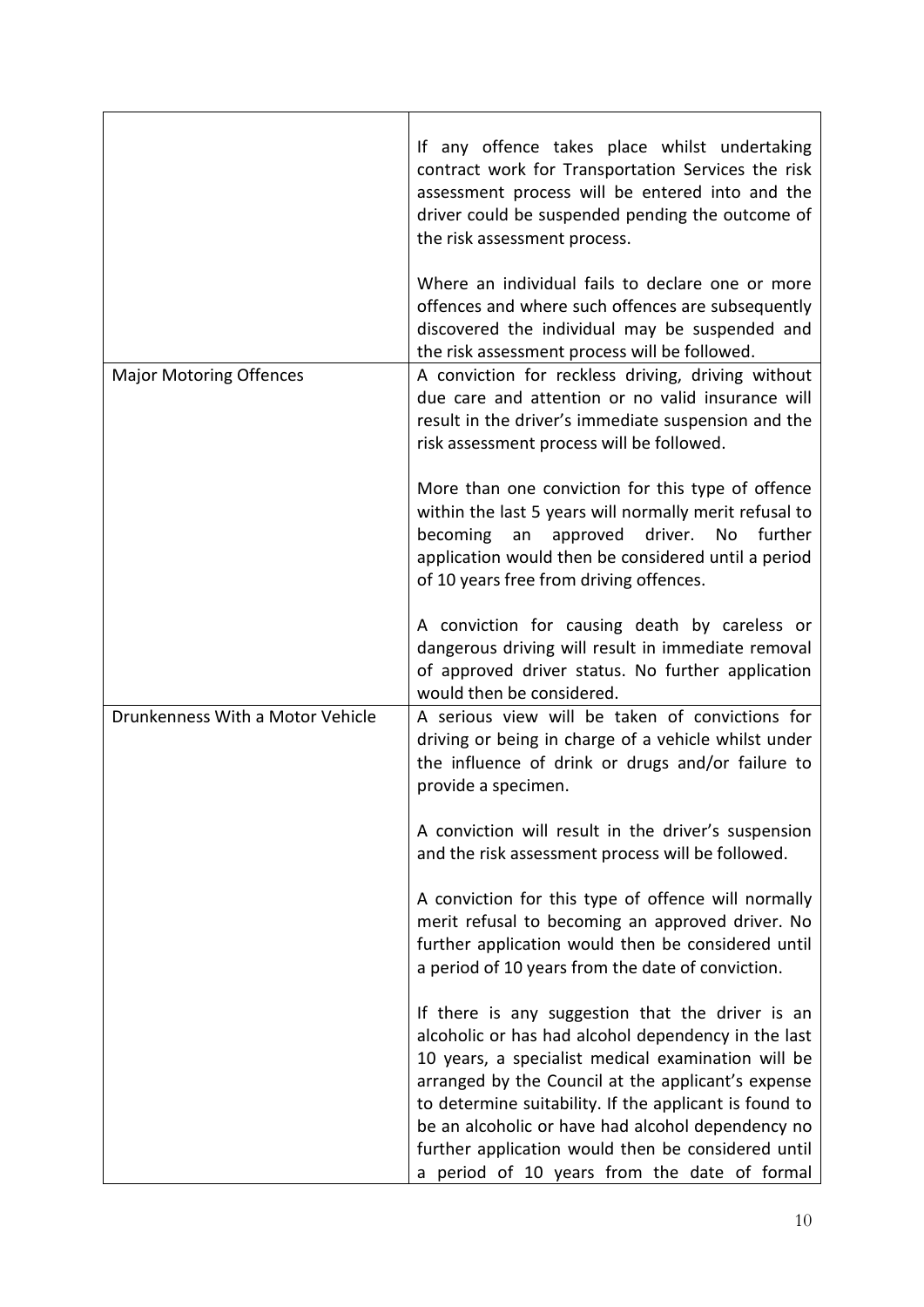|                                       | discharge from the alcohol service.                                                                                                                                                                                                                                                                                     |
|---------------------------------------|-------------------------------------------------------------------------------------------------------------------------------------------------------------------------------------------------------------------------------------------------------------------------------------------------------------------------|
| Drunkenness Not in a Motor Vehicle    | A conviction for drunkenness will not normally<br>prevent an individual being deemed "safe and<br>suitable".                                                                                                                                                                                                            |
|                                       | More than one conviction for this type of offence<br>may indicate a medical problem requiring further<br>examination and the risk assessment process will be<br>followed.                                                                                                                                               |
| <b>Drugs</b>                          | A serious view will be taken of cautions or<br>convictions for drugs related offences (including the<br>use of legal highs).                                                                                                                                                                                            |
|                                       | An applicant with a conviction for a drugs related<br>offence will be required to show a period of 10<br>years free of arrests and convictions before an<br>application could be considered.                                                                                                                            |
|                                       | An applicant known to have had an addiction will<br>be required to show a period of 10 years after<br>detoxification before an application could be<br>considered. The applicant must provide evidence<br>that they have been formally discharged from the<br>drug service.                                             |
|                                       | If there is a suggestion that the applicant uses drugs<br>a medical examination and testing may be arranged<br>by the Council at the applicant's expense to<br>determine suitability.                                                                                                                                   |
|                                       | In relation to existing individuals, the nature of such<br>offences is such that public safety will always take<br>priority. Whilst any decision will be made having<br>regard to the facts of the case, such a caution or<br>conviction is likely to result in the individual being<br>deemed not "safe and suitable". |
| Sexual Offences (including Indecency) | Applicants with convictions for any sexual offence<br>involving children or other vulnerable victims or any<br>other convictions under the Sexual Offences Act<br>2003 will be considered as not suitable to be an<br>approved driver.                                                                                  |
| Violence                              | A serious view will be taken of convictions or<br>cautions for offences involving violence including<br>domestic violence.                                                                                                                                                                                              |
|                                       | An applicant with a conviction or caution for an<br>offence involving violence will be required to show                                                                                                                                                                                                                 |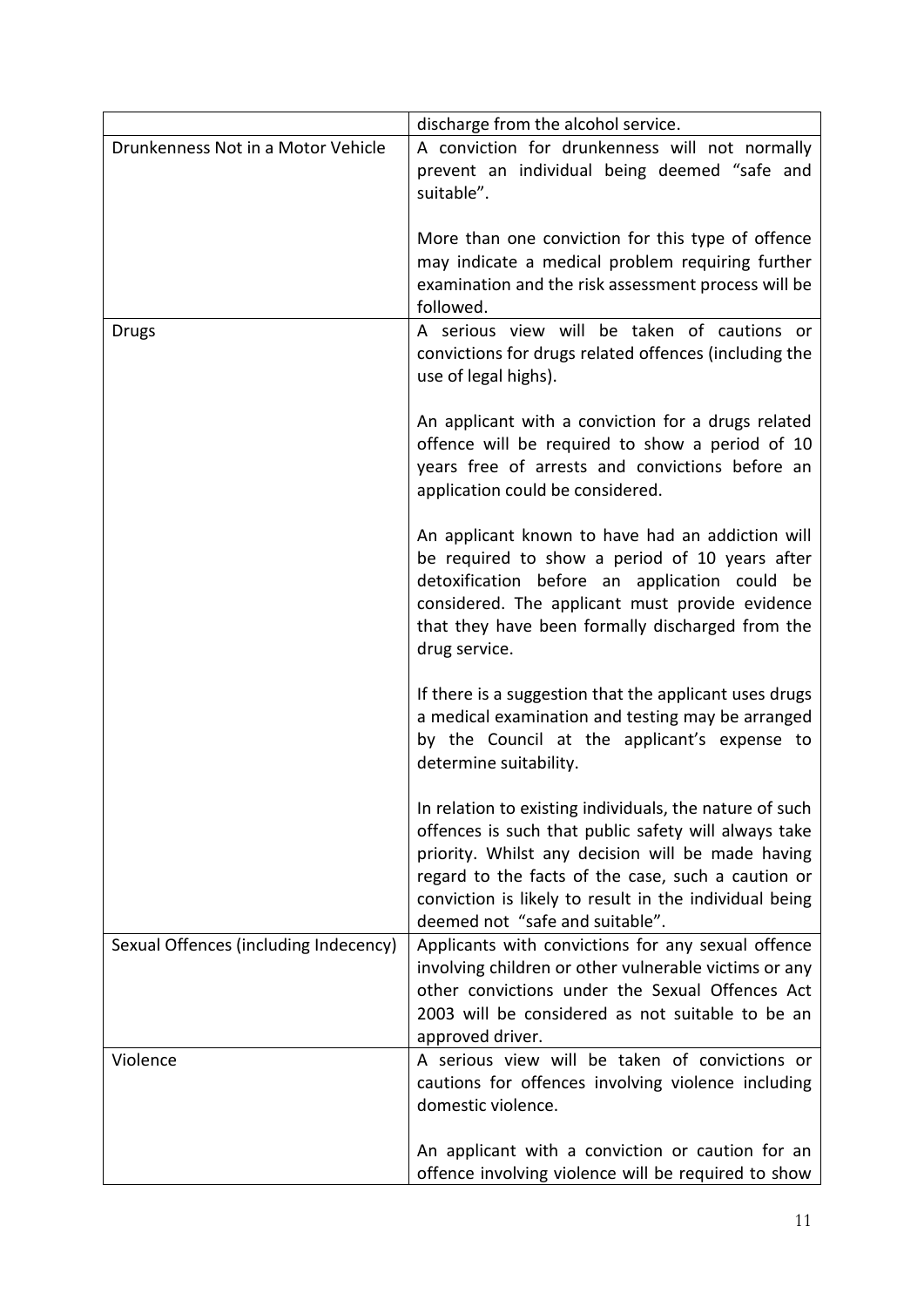|            | a period of 10 years free of convictions before an<br>application could be considered.                                                                                                                                                                                                                                                |
|------------|---------------------------------------------------------------------------------------------------------------------------------------------------------------------------------------------------------------------------------------------------------------------------------------------------------------------------------------|
| Dishonesty | Due consideration will be taken of convictions or<br>cautions for offences involving dishonesty.                                                                                                                                                                                                                                      |
|            | An applicant with a conviction or caution for an<br>offence involving dishonesty will be required to<br>show a period of 5 years free of convictions or<br>cautions before an application could be considered.<br>However some discretion may be appropriate if the<br>offence is isolated and there are mitigating<br>circumstances. |

The above table is for guidance and all cases will be considered on its own merits. If the applicant has declared other offences not listed above these will be considered as part of the risk assessment process.